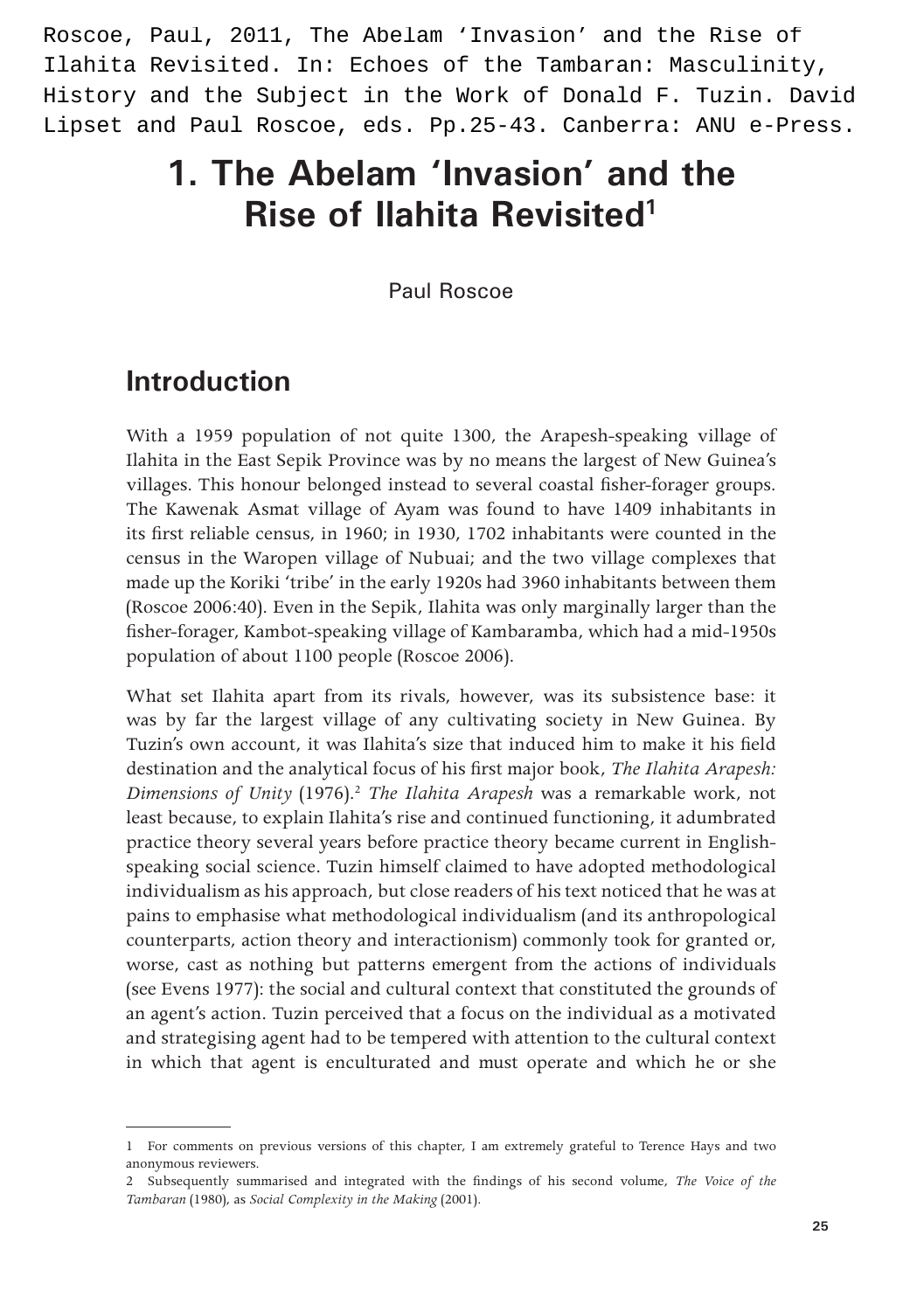Echoes of the Tambaran

reproduces or transforms—the recursive linkages that became the heart of practice theory (Bourdieu 1977; Giddens 1984; Ortner 1984; Sahlins 1981; see also Gardner, this volume).

The main purpose of *The Ilahita Arapesh*, however, was to deploy this framework to account for the rise of an extraordinarily large village of cultivators and to investigate the strategies that its members had developed to cope with the resulting problems of scale. In this chapter, I want to critique the former explanation in order to bolster the importance of the latter. Drawing on an argument that still holds force in Sepik anthropology, Tuzin attributed the rise of Ilahita to the northwards migration from the Sepik River of dense populations of Abelam-speaking people—a demographic momentum that provoked intensified fighting to Ilahita's south, a flight of refugees northwards to Ilahita, and the consequent explosive rise in Ilahita's size. This proposition is untenable, however; given the facts that Tuzin reported, immigration from the south is an implausible explanation for Ilahita's growth; as I shall try to show, the Abelam 'invasion' never occurred, at least as it is commonly represented; and the dense Abelam populations to the south of Ilahita were the product instead of unusually favourable local ecological conditions. Why then was Ilahita so large? Far from a historical accident, I shall argue, the village simply represented an unusually large exemplar of standard village formation processes in the area. The consequence of these conclusions is that the second, major aspect of Tuzin's argument—his investigation of the strategies that enabled Ilahita to function—should be taken not as a sociology of a unique village but as a generalisable theory of how villages in the Ilahita/Abelam region adapted to the demands of large-scale social organisation.

### **The Abelam Invasion and the Rise of Ilahita**

The hypothesis that the Abelam represented a southern group intrusive on Torricelli-speaking peoples to their north derives from two sources. The first was Donald Laycock's (1965) pioneering linguistic work on the Ndu language family, of which the Abelam are members. From his survey of languages in the region, their lexicostatistical relations and the manner in which they were distributed across the landscape, Laycock had deduced that speakers of the Ndu language family must have migrated northwards from the Sepik River region many centuries before contact, eventually intruding on the Torricelli peoples of the Prince Alexander and Torricelli mountains and their foothills. At contact, the Abelam had reached no further than these foothills (Figure 1.1), but to their east, Laycock's linguistic data indicated, the Ndu-speaking Boiken had managed to push their way even further northwards, across the foothills and mountains to the coast of the Bismarck Sea. Laycock also drew attention to another feature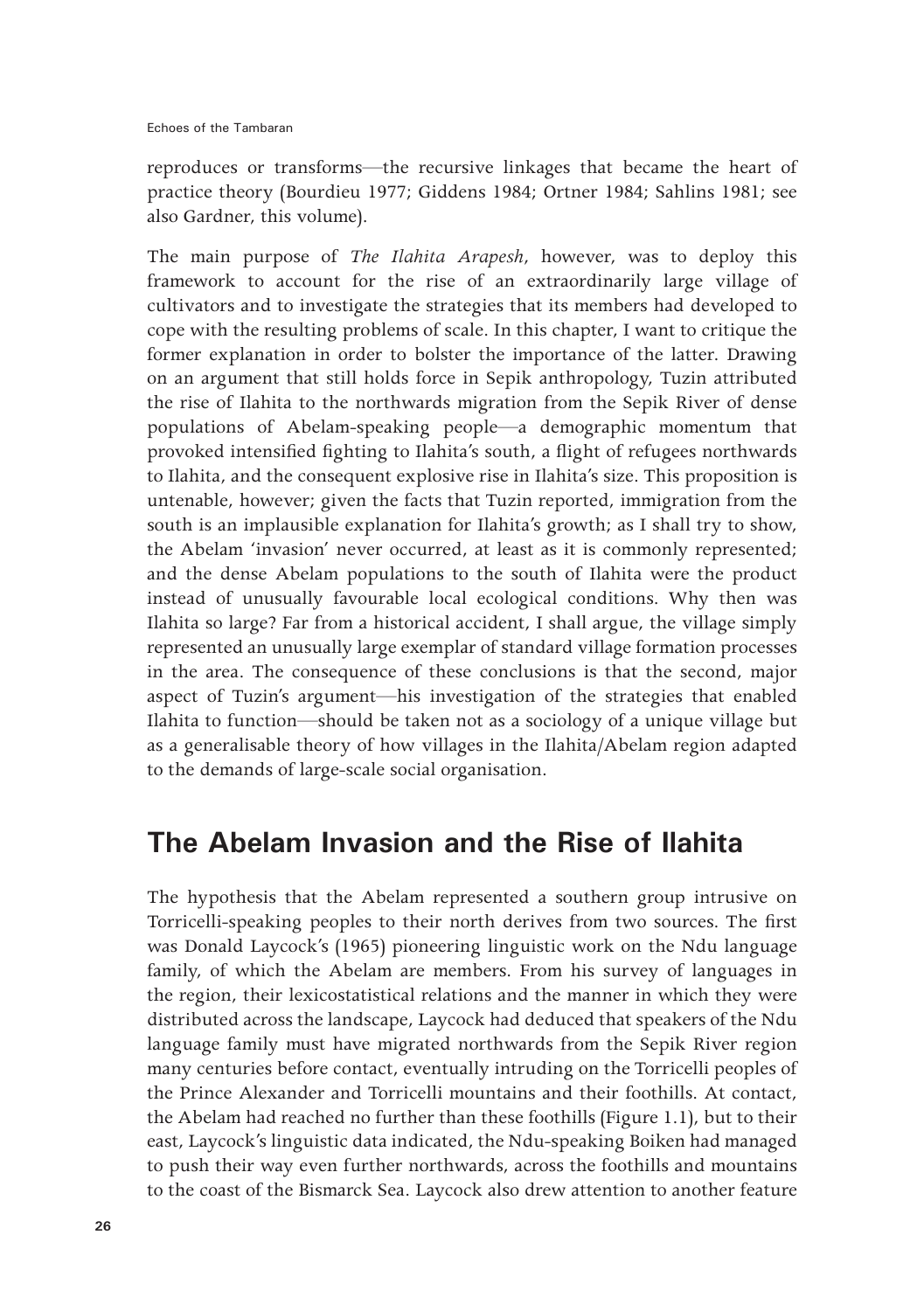of the linguistic distributions in this area, what we might call the Maprik 'bulge'—the aneurism-like protuberance of Abelam speakers around Maprik Government Station into Arapesh-speaking, Torricelli lands (partly visible, top right of Figure 1.1), which suggested that migrational pressure exerted from the south by Abelam people had created a localised 'blow-out' into Arapesh territory.



**Figure 1.1 Ilahita village and the Abelam–Arapesh region**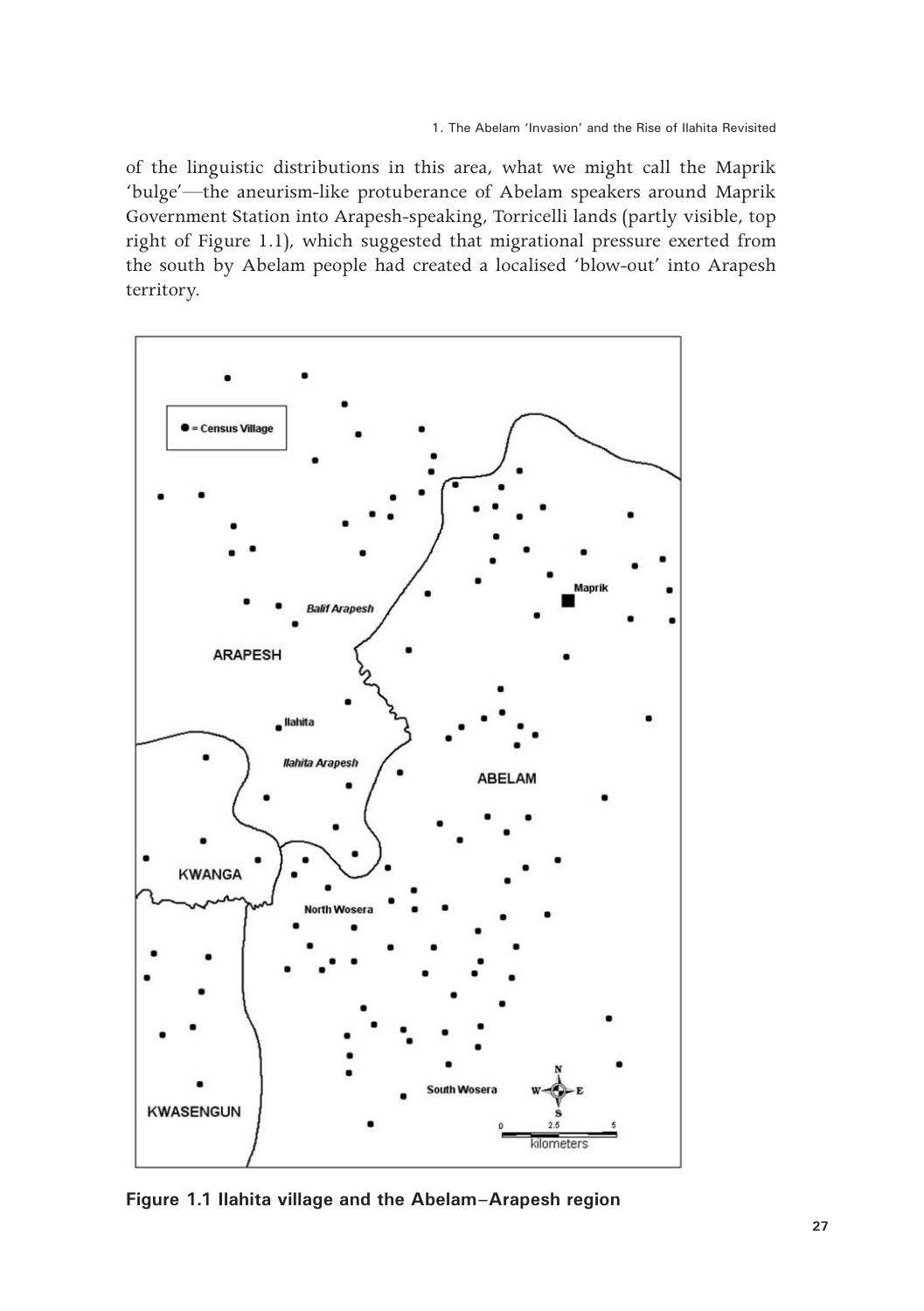Echoes of the Tambaran

The second body of evidence used to advance the notion of an Abelam 'invasion' was the region's ecology—specifically, the juxtaposition of the rolling grasslands of the Sepik Plains, which stretch from the Sepik River to the foothills of the coastal mountain chain, and the forested foothills themselves. Whereas the grass plains are thinly populated by the Ndu-speaking Sawos languages, the foothills are thickly populated with Ndu-speaking Abelam and Boiken populations. To explain this unusual situation, Haantjens et al. (1965) proposed that the grasslands had once been forested but had then been over-cultivated, leaving an exhausted, terminal-succession grassland. Anthony Forge, Tuzin's doctoral advisor, voiced the logical conclusion that tied the two bodies of evidence linguistic and ecological—together (Forge 1965). Dense populations of Ndu speakers had moved northwards from the Sepik River, propelled forward by their over-cultivation of the land, leaving the grasslands in their wake. As far as the Abelam were concerned, Forge (1965:24) suggested there had been a

jostling together of large, fairly densely packed Abelam villages, fighting each other and gradually moving as a whole in a northerly and later westerly direction…[U]p till the imposition of government control this process was still going on, especially in the west of the Abelam area, where the Abelam of the Wosera were pushing back the [Ilahita] Arapesh to the north and the Gawanga [that is, Kwanga] to the west [Figure 1.1].

It was to this scenario that Tuzin contributed a chronology of the Abelam 'invasion' of the North Wosera–Arapesh region and a hypothesis concerning its social consequences for Ilahita. In Tuzin's telling, the *ur*–Torricellispeaking inhabitants of the Wosera–Arapesh area had started out as small-scale communities similar to those that Margaret Mead had described in the 1930s among the Mountain Arapesh to the east.

There seems little doubt that these people were once distributed sparsely across the face of the Torricelli and Prince Alexander foothills. They lived in movable communities of not more than 100 to 200 persons, subsisting on sago and the products of hunting and gathering. What horticulture they may have practiced would have been rudimentary and marginally productive by today's standards. In fact, groups of precisely this description still inhabit large areas of the Torricelli Mountains and also the hills south of the Sepik River in its upper reaches. (Tuzin 1976:82–3)

In the Ilahita region, according to Tuzin, this situation prevailed until about 1880, when the impact of the Abelam incursions into the North Wosera began to make itself felt. Pressing northwards against the Torricelli speakers, the wave of Abelam newcomers began to intensify competition and warfare over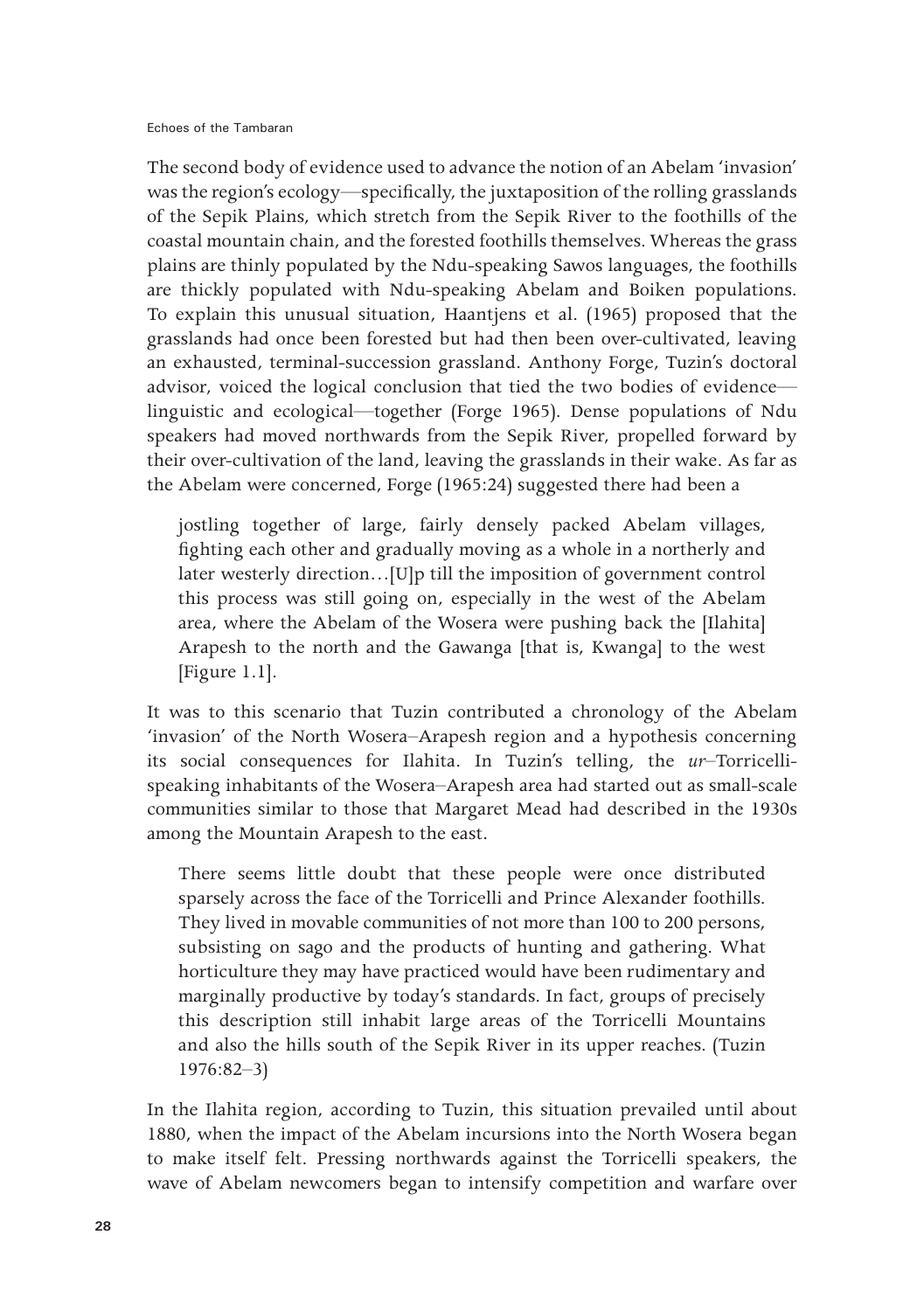land in the North Wosera. The Abelam held the advantage in this fighting. As a predatory, *village*-based people, supported by intensive yam cultivation, they easily prevailed over the small, mobile, hamlet-based communities of the Arapesh. Those of the latter who were not exterminated in these confrontations had little alternative but to flee north to areas of lower population pressure and less intense fighting.

In these hapless refugees, Tuzin detected the grounds of Ilahita's extraordinary size and the transformation of social organisation in the region. Ilahita's size stemmed from the military interest that speakers of the Ilahita dialect of Arapesh had in the refugees fleeing from the fighting in the North Wosera: by incorporating them into their villages, they could add to their military ability to resist the encroaching Abelam threat to their south. As a result, population densities and group sizes among the Ilahita Arapesh increased rapidly. Ilahita village was especially favoured by these migrations and incorporations, however, because it had an abundance of land in its gift. As Arapesh villages to the south of Ilahita grew larger, they reached a point at which they were unable to accept more immigrants and were obliged to pass them on northwards to Ilahita. With resources to spare, Ilahita could afford to wax ever larger to their rear until, about 60 years after the onset of the Abelam encroachment, it had reached some 1200 in size.

To contain and control these increases of scale, Ilahita dialect speakers were obliged to transform their social organisation. They did so by consolidating their hamlet-based society into the village-based organisation of their Abelam enemies and adopting Abelam cultural devices for integration such as the *Tambaran*  cult. The ironic result was an eventual stalemate: the Abelam intrusion into the North Wosera was eventually brought to a standstill by communities of a scale and organisation that 'were indirectly the creation of the Abelam themselves' (Tuzin 1976:74). No group was forced to transform itself more extensively than the Ilahita giant, however, and after 'pacification' had frozen the system in place, these social and cultural innovations were to become the other focus of Tuzin's inquiries.

## **The Rise of Ilahita**

Perhaps the most pressing difficulty with Tuzin's scenario for the rise of Ilahita is the extreme brevity of its chronology. By absorbing successive refugees, according to Tuzin, Ilahita had gone from a population of 'not more than 100 to 200' (Tuzin 1976:82) people to a population of 1200 or more in the space of just 60 years (1880–1940). In support of this conjecture, his inquiries in Ilahita identified a significant immigrant population. Three clans (of a total of 39) and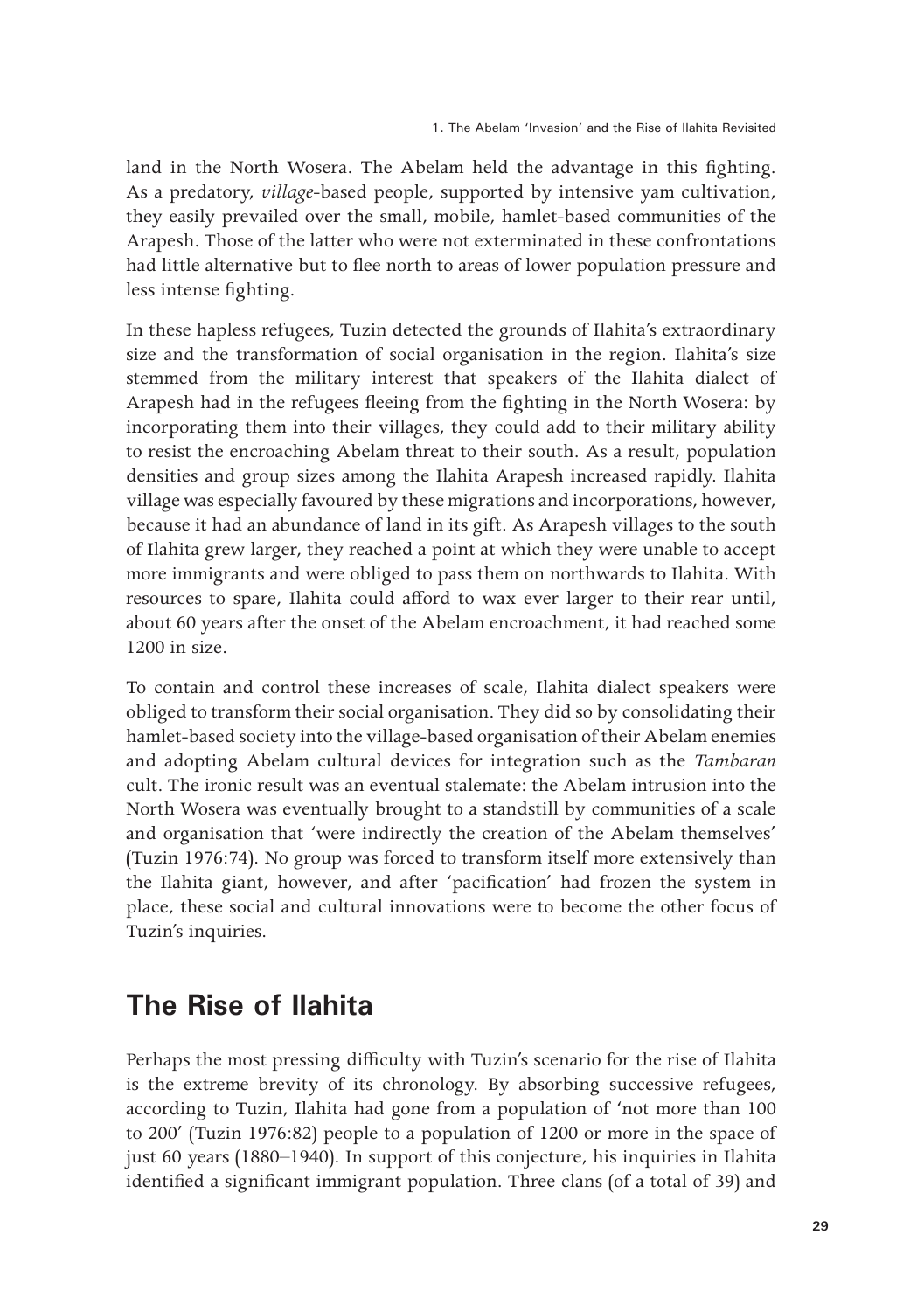two wards (of a total of six) identified themselves as immigrants (Tuzin 1976:72, 92, 162), indicating that some 41 per cent (7.7 per cent plus 33.3 per cent) of Ilahita's population were immigrants or descended from immigrants. To be generous, let us say that half of Ilahita's population in 1940 were immigrants from fighting further south—yielding a ratio of one 'immigrant' for every one 'indigenous' resident.

A moment's reflection will reveal how low a ratio this is to explain such a large population expansion in so short a time if it was indeed driven by immigration. If immigration was the principal cause of Ilahita's unusual size then we should expect a ratio more in the neighbourhood of 1:5 or 1:11 (depending on whether Ilahita's original population was 100 or 200).<sup>3</sup> What the actual ratio of 1:1 tells us is that about 50 per cent of Ilahita's growth must have come from natural increase, not immigration. To complicate things further, one of the two wards that Tuzin listed as immigrants, Ilifalemb, was descended from refugees from fighting not in the North Wosera to the south but among the Bumbita Arapesh to the *north-west* of Ilahita (Tuzin 1976:72, Table 3, 77, fn. 2). Accordingly, if we remove Ilifalemb—about 17 per cent of Ilahita's population and about 40 per cent of its immigrant population—from the calculation, the ratio of immigrants to aboriginal Ilahita population falls to about one in three. In this scenario, about two-thirds of Ilahita's expansion has to be attributed to natural growth rather than immigration.

What makes these calculations so problematic for Tuzin's argument is the conclusion to which they lead: whether we remove the Ilifalemb immigrants from the calculation or retain them, natural growth over the period 1880–1940 must in itself have contributed markedly to Ilahita's size. Indeed, to take the analysis one step further, we need hardly invoke immigration at all to explain Ilahita's size! Under Tuzin's scenario, to achieve a ratio of 1:1 for the immigrant and autochthonous inhabitants of Ilahita, natural growth rates would need to lie between 2 per cent and 3 per cent, depending on whether the 1880 population was 100 or 200.<sup>4</sup> And here is the problem: at these rates, an aboriginal population of 100–200 would reach 1200 within just 80–90 years. (If we remove Ilifalemb from the calculations then the ratio of immigrants to indigenes falls to 1:3. To achieve this ratio, natural growth would need to be 2.5–3.75 per cent—rates that by themselves could achieve an end population of 1200 in just 65–70 years.) Given Tuzin's description of the immigrant/autochthonous composition of Ilahita in 1940, in other words, it would take an original population of 100–

<sup>3</sup> If the original population was 200, then roughly 1000 members of the end population—that is, one in five—would have to originate from immigrants. If the starting population was 100 then roughly 1100 members of the end population—one in 11—would have to be descended from immigrants.

<sup>4</sup> The relevant equation for the precise ratio, R, by which immigrants should outnumber Ilahitans is given by: R = (1200 – P<sub>o</sub> x e<sup>60r</sup>)/(P<sub>o</sub> x e<sup>60r</sup>), in which P<sub>o</sub> is the population of Ilahita in 1880 ('no more than 100 to 200') and r is the natural rate at which this population grew in the 60 years from 1880 to 1940.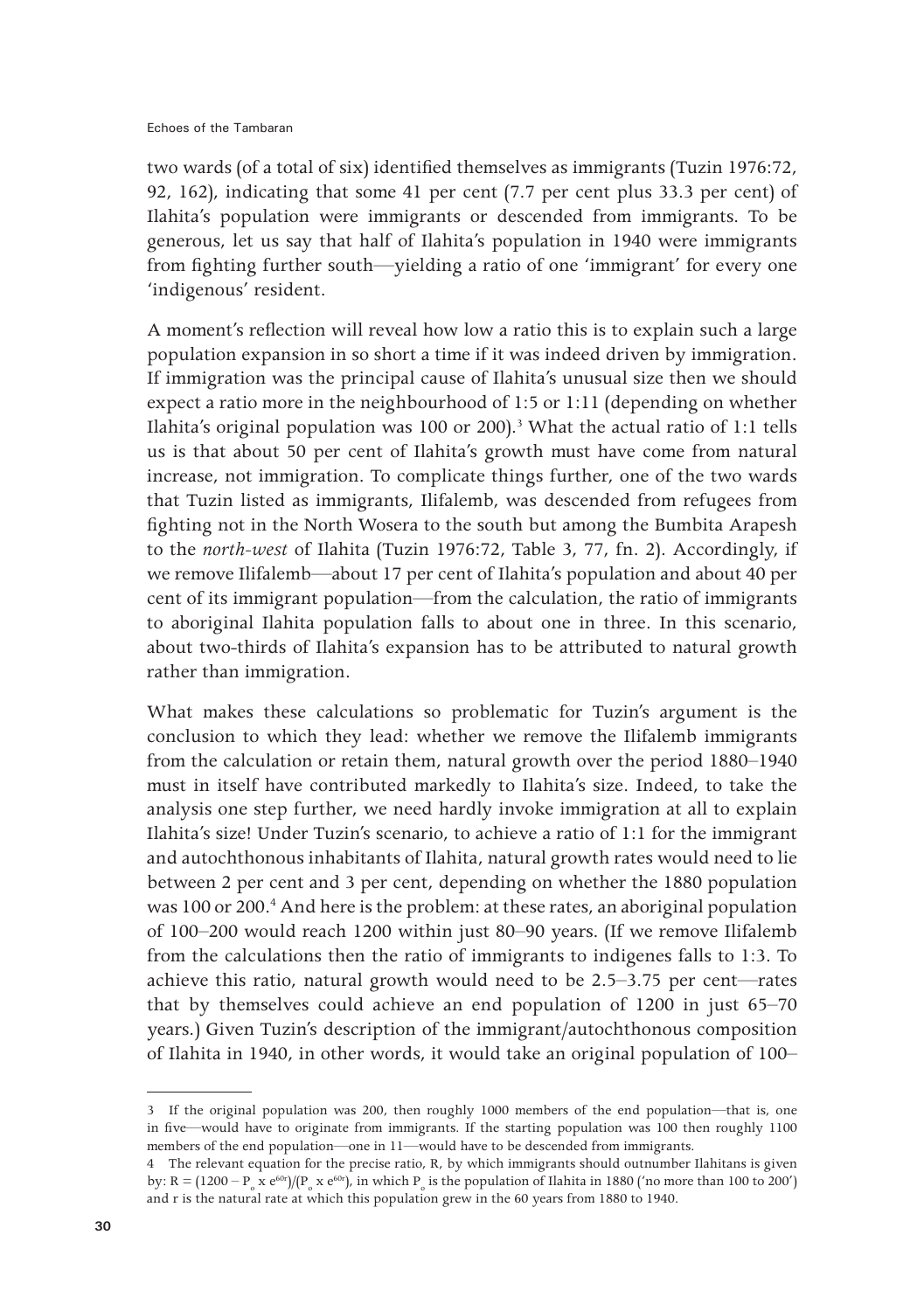200 people between just five years longer and no more than 30 years longer to reach 1200 *through reproduction alone* than if its growth also incorporated the proportion of immigrants that Tuzin documented in Ilahita.

If Tuzin's figures for the composition of Ilahita village in 1940 are correct, in sum, his explanation and chronology for the rise of the village are trapped in a vicious circle. There is no way to attribute Ilahita's rapid growth to immigrants fleeing fighting induced by an Abelam intrusion without also requiring that Ilahita's natural growth rate be so high as to make immigration almost irrelevant as an explanation for Ilahita's growth!

Perhaps, then, the chronology is wrong? It might be significant that Tuzin deduced from his informants that Ilahita's growth began in 1880. In the late 1960s, when he conducted the fieldwork for *The Ilahita Arapesh*, this would have been the generational period just beyond the memory of the oldest of Ilahita's living denizens—a potential fracture line that facilitates 'telescoping' in orally transmitted chronologies. Among the Yangoru Boiken, 45 km to the east, I found this same period—between the penultimate (*woranga*) and ultimate (*andeka*) generations of the kinship terminology—to be a temporal dumping ground for all sorts of legendary events, some of which, on historical evidence, could have occurred only scores if not hundreds of years earlier. Perhaps, then, the Abelam invasion, the fighting in and flights from the Wosera, and the growth of Ilahita all occurred as Tuzin claimed, but instead of beginning about 1880 they were in train an unknown number of generations earlier?

On current evidence, there is nothing to gainsay this scenario. The problem is that the more we push the beginnings of Ilahita's growth back into prehistory, the more plausible it becomes to attribute that growth to reproduction alone rather than immigration. If we suppose that the process started in 1800 instead of 1880, for example, Ilahita could have grown from 100–200 to 1200 people under natural growth rates of between 1.2 per cent and 1.7 per cent. If we suppose the process started 200 years before it terminated then natural growth rates of just 0.9–1.2 per cent would have been sufficient. Growth rates such as these, though, are so typical of 'tribal' societies that we should then be surprised if Ilahita's emergence were *not* the result of natural growth. So perhaps there is no reason to invoke an Abelam 'invasion' to explain Ilahita's size? Perhaps there was no dense jostling of Abelam villages fighting their way northwards? But how then are we to explain the distributions of languages and the variation in population density in the region that suggest otherwise? It is to this issue that I now turn.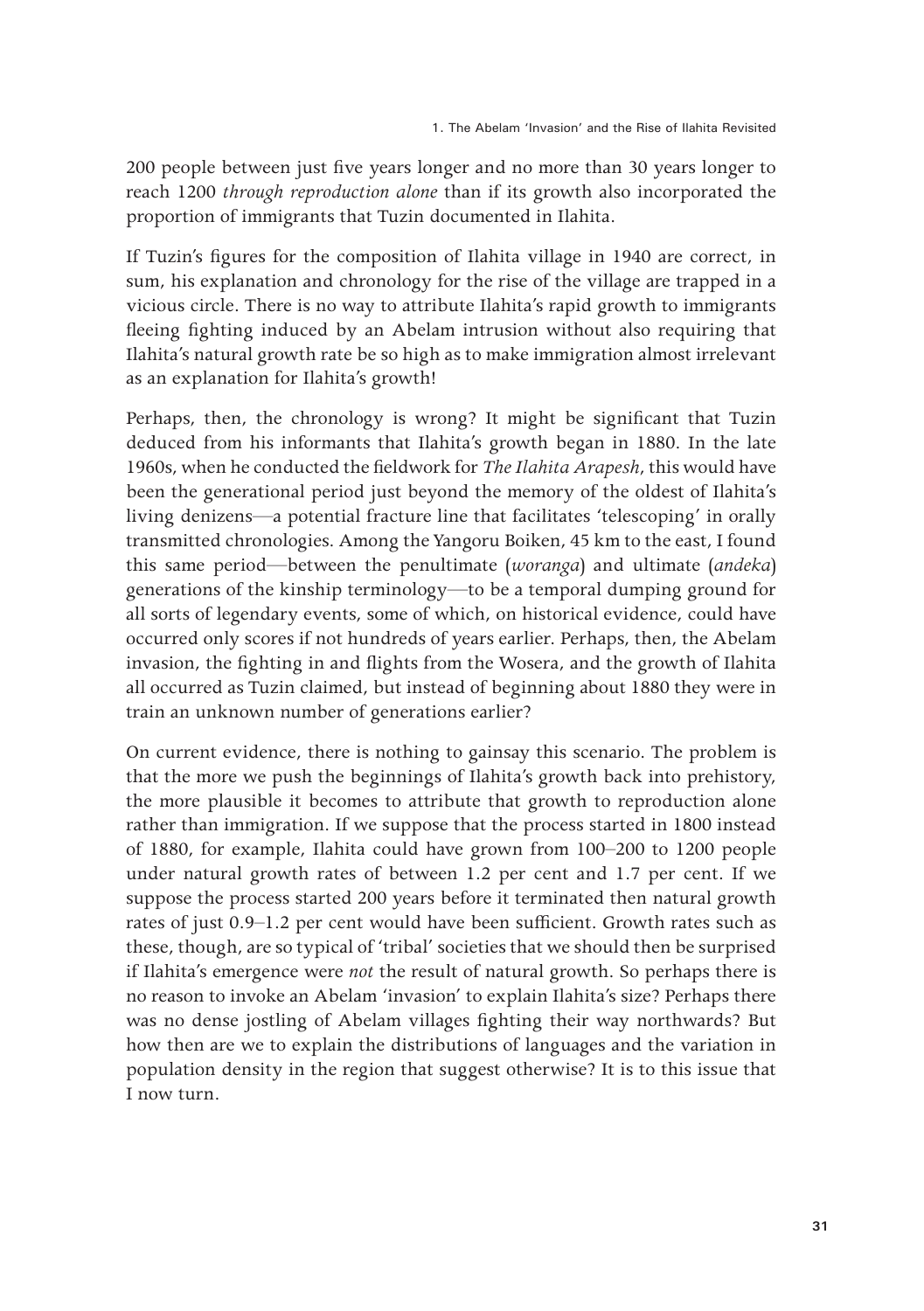## **Rethinking the Abelam 'Invasion'**

There is considerable evidence that a population speaking one or more proto-Ndu languages once lived in the region of the Middle Sepik River and, at some point in the past, spun off migrants who did indeed begin to move northwards, eventually intruding into territory controlled by speakers of Torricelli-phylum languages. In addition to Laycock's lexicostatistical evidence (cited above), settlement histories from villages throughout Abelam, Boiken and Sawosspeaking territories relate movements from the southern parts of the Sepik Plains northwards into the Torricelli and Prince Alexander foothills (Roscoe 1994:56–61). Subsequent to the publication of *The Ilahita Arapesh*, in fact, geoarchaeological evidence suggested a possible explanation for these migrations. Some 6000 years ago, the Middle Sepik and the swamplands to its south were covered by a large inland sea that extended at least as far west as the Chambri region, due south of Maprik. Subsequently, this shoreline began to progress eastwards due to sediment infilling from the Sepik River, eventually reaching its modern position some 1000 years ago (Swadling 1997; Swadling et al. 1989).

If modern environments and social systems are any guide, many of the populations living along the shores of this ocean embayment would have been fisher-foragers with densities in the region of 3–7 people/sq km and settlement sizes in the hundreds (Roscoe 2005). As the shoreline retreated to the east, however, these populations would have experienced significant transformations in their ecological relationships as open ocean became lakes, then marshlands, and finally dryland. In the initial phases of this transformation, the environment might have become temporarily more productive rather than less, since tidal lakes and marshes are commonly more food rich than salt or freshwater alone (Roscoe 2006). As these changes progressed, however, and the land began to dry out even more, subsistence likely became more difficult, and it is not difficult to imagine migrants occasionally spinning off in search of better fortune elsewhere (Roscoe 1989).

All of this accords with Forge's and Tuzin's hypotheses of an Abelam intrusion into the Torricelli populations north of the Sepik Plains. What we should doubt, however, is that the refugees spun off by the environmental transformation of the Middle Sepik advanced northwards at anything like the densities that Tuzin and Forge envisaged. The idea that the Abelam advance involved a dense population seems to have originated, at least in part, from a desire to explain the extraordinary densities of Abelam populations in the Maprik and Wosera areas. From at least the 1960s, commentators have designated these densities as the highest in New Guinea outside the Highlands. If my calculations from census registers are any guide, in fact, the densities of some Abelam communities might have been the highest *anywhere* in New Guinea, reaching well more than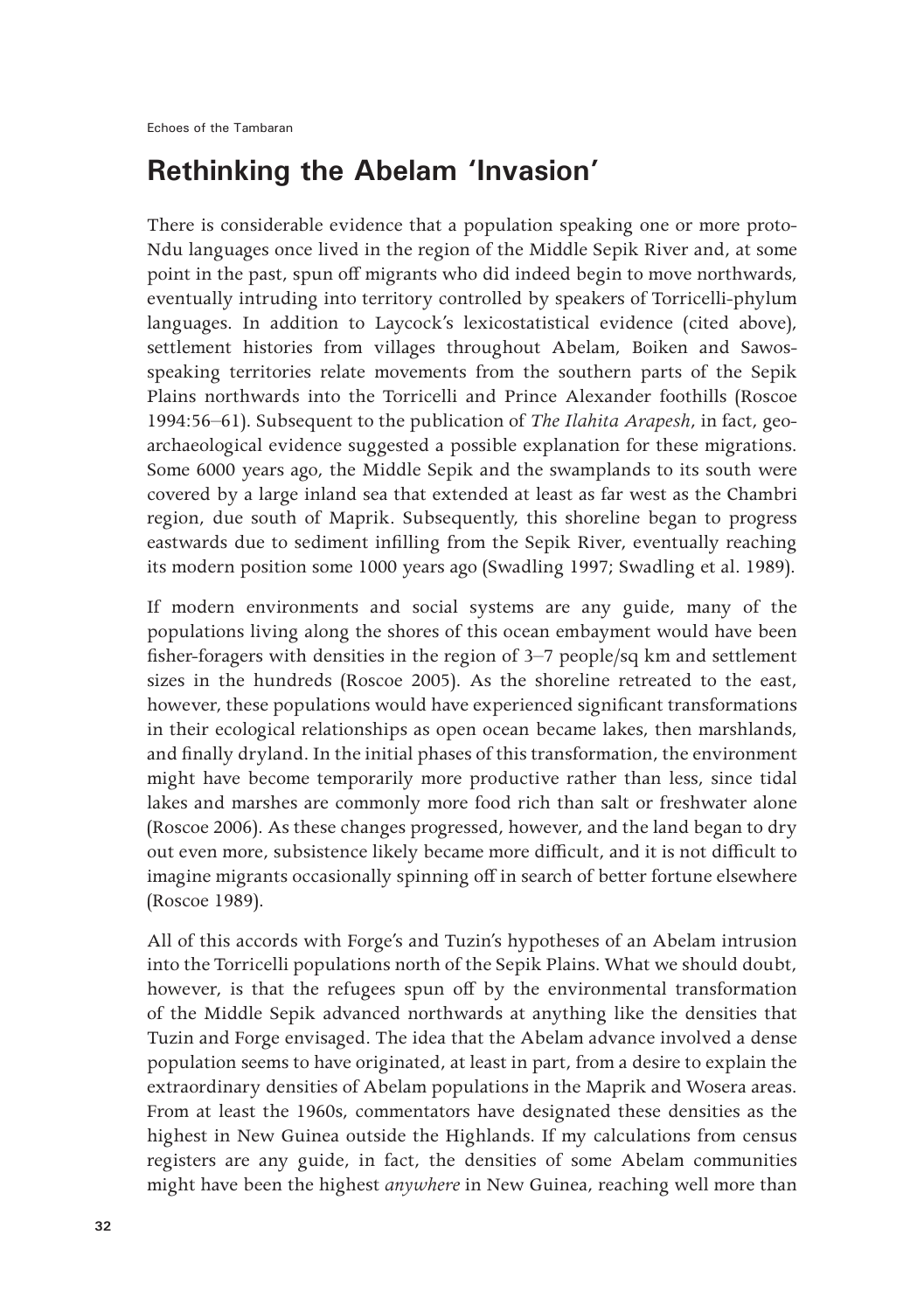200 people/sq km (Figure 1.2). Be that as it may, a mass intrusion of migrant populations from the south was one way of accounting for the region's unusual demography. It is not, however, the only way to account for the situation, nor is it without its problems.

To begin with there is the ecology of the Sepik Plains themselves. These days, the plains are covered with little but *kunai* sword grass—a vegetational cover that Haantjens, Forge, Tuzin and others have taken as evidence that the plains were once home to populations so dense as to exhaust their soils (see above). What this overlooks, however, is evidence that the plains were *always* relatively infertile. To begin with, they are sparsely watered. On the standard topographic map, watercourses are absent from scores of their square kilometres. This compares with the heavily populated foothills to the north, where barely a square kilometre of mapped land is not transected by a stream or river. Compared with the foothills, in other words, populations, crops and vegetation on the plains would have encountered significantly greater difficulty procuring water. Tellingly, perhaps, the few contemporary settlements that exist in the plains are all to be found in narrow bands of gallery forest along the rivers that bisect the plains. Nor is it clear that the soils of the plains could ever have supported intensive cultivation. Today, they constitute clay soils, and there is no reason to believe they were ever otherwise. Rather than having been farmed to exhaustion, in sum, the plains to the north of the Middle Sepik might have been no different from those of the Sandaun Province to the west. To the best of our knowledge, the Sandaun Plains have never had to support dense farming populations, yet their grassland and gallery forest ecology is remarkably similar to that of today's Middle Sepik Plains.

As for the distribution of languages in the Abelam–Arapesh region, this is certainly congruent with a hypothesis that Abelam is intrusive on the Torricelli languages, but it provides no reason to suppose any large-scale 'invasion'. For one thing, it is unsafe to interpret the Maprik 'bulge' as some kind of linguistic aneurism caused by the pressure of Abelam migrants bursting through into Arapesh populations (cf. Laycock, see earlier). Rather, it appears to be an artefact of topography: the foothills of the Torricelli Mountains, which generally lie on an east–west axis, swing sharply to the north-west in this particular region. What appears to be a bulge on the linguistic map is simply a band of Abelam settlement following the curve of the foothills until it meets southern Arapesh territory.

Migration, moreover, is not the only—nor even, perhaps, the prime mechanism that determines the distribution and spread of language boundaries. People can maintain their residences and yet import speech forms from their neighbours through relationships of exchange, trade, religious movements, and so on. People can also move and yet leave their speech forms behind; in the small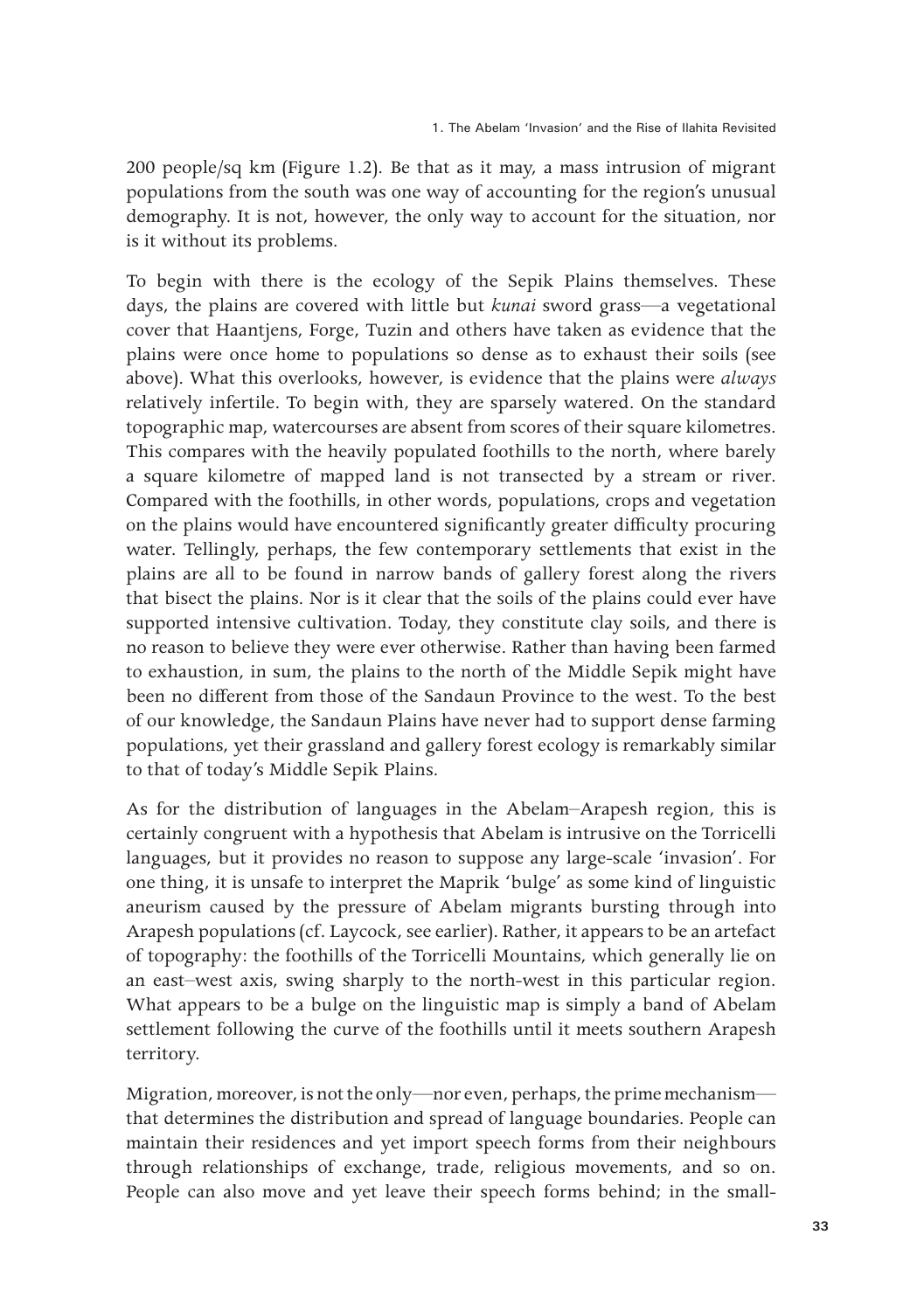scale, patri-local communities that characterise much of New Guinea, wives are the classic example—moving to the settlements of their husbands and, if their husbands speak a different language, assimilating it. Wives who are linguistic immigrants can also serve as potent vectors of linguistic change because, as the primary enculturators of their children, they might mix their natal language with that of their husbands', thereby transforming it. Thus, as I have argued elsewhere, differences in marriage rules might be as important as migration in explaining the distribution of the Ndu languages (Roscoe 1994).

In sum, the Abelam might have intruded on the Torricelli languages of the southern foothills, but there is nothing in the available evidence to compel a conclusion that they did so *en masse*, as a 'migration'. What proponents of an Abelam intrusion seem to have overlooked, in fact, is that, under favourable ecological conditions, humans can achieve high population densities in a surprisingly short time purely through *natural* population increase. The important question, then, is this: were conditions in the Abelam–Arapesh region sufficiently favourable to natural population growth to account for their high densities? A comprehensive response to this question is difficult given the limited ecological data currently available, but there is good reason to believe they were.

The general distribution of population in the hinterlands of the Sepik coast is one of moderate densities along the coast, low densities in the peaklands of the coastal ranges, and comparatively high densities along the southern foothills of the chain. This population distribution is quite consistent, in fact, with how we would expect the density of cultivating peoples on this kind of gross geomorphology to vary. To consider the peaklands first, there are two reasons their slopes are less fertile—and hence less densely populated—than those at their base. First, they are steeper; second, rainfall erosion continually carries soils from higher elevations to lower altitudes. Thus, along the Prince Alexander– Torricelli mountain chains, the soils of the peaklands are thin and difficult to farm, subject to rapid erosion, and largely unreplenished with sediment from elsewhere. As a result, population densities in the mountains themselves are low; indeed, several extensive sections are effectively unpopulated.

In contrast with peaklands, the lower flanks of mountain chains are more favourably positioned to support population: their slopes are more moderate, and they are dissected by multiple waterways carrying eroded sediments out of the mountains. The most favourable environments of all, in fact, are those at the immediate base of the ranges. Here, as the steep slopes of the mountains transition to flatter lands, the sudden change in the angle of outflow causes waterways from the mountains to deposit especially heavy loads of their suspended sediments, creating a band of exceptionally rich, shallow-sloping alluvial soils. On the ocean side of the Sepik's coastal range, this transition is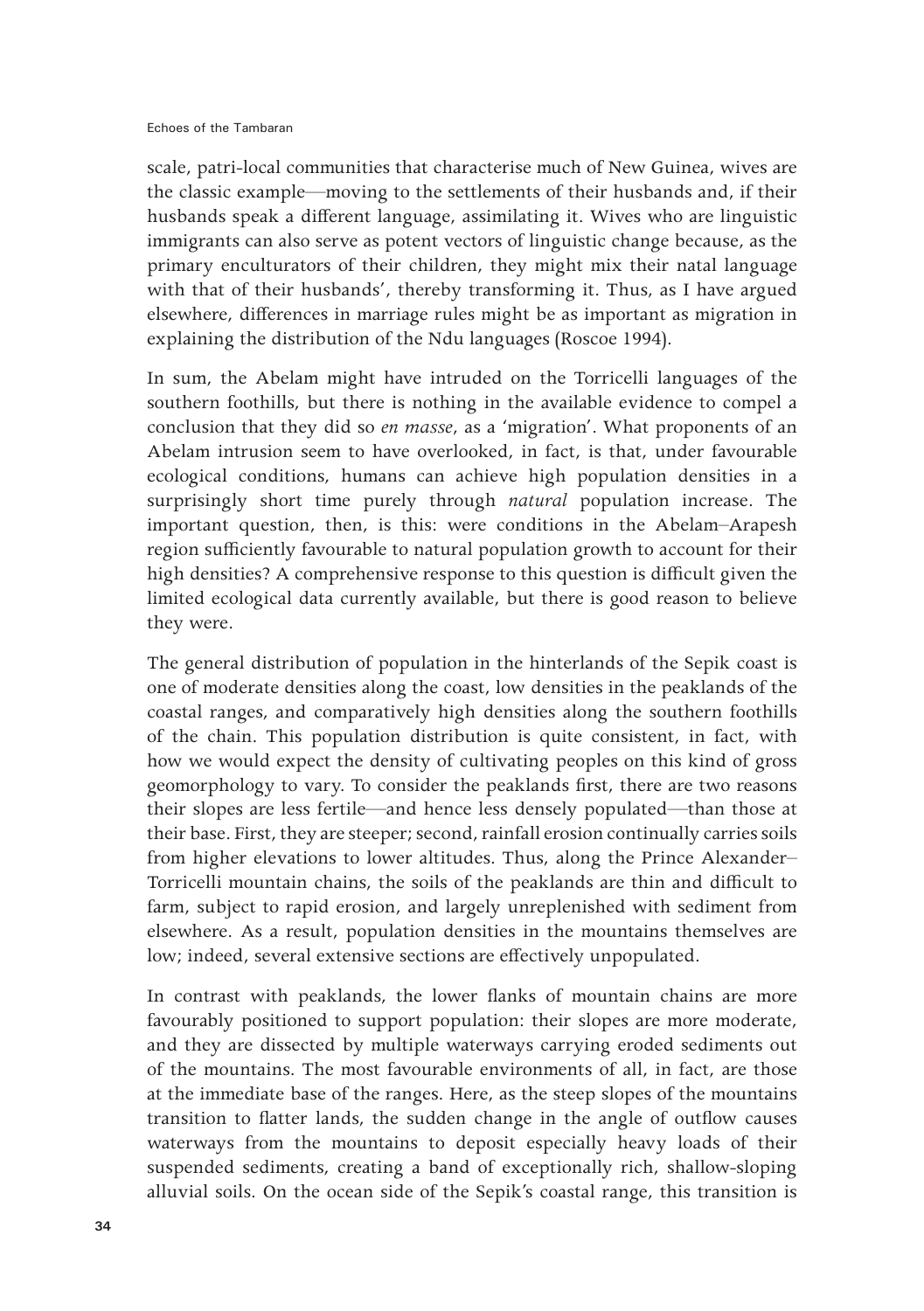very abrupt and the band of rich soil is comparatively narrow; on the southern flanks, however, the transition extends over several kilometres and the band of rich soils is considerably broader.



**Figure 1.2 Population densities in the Arapesh–Abelam region**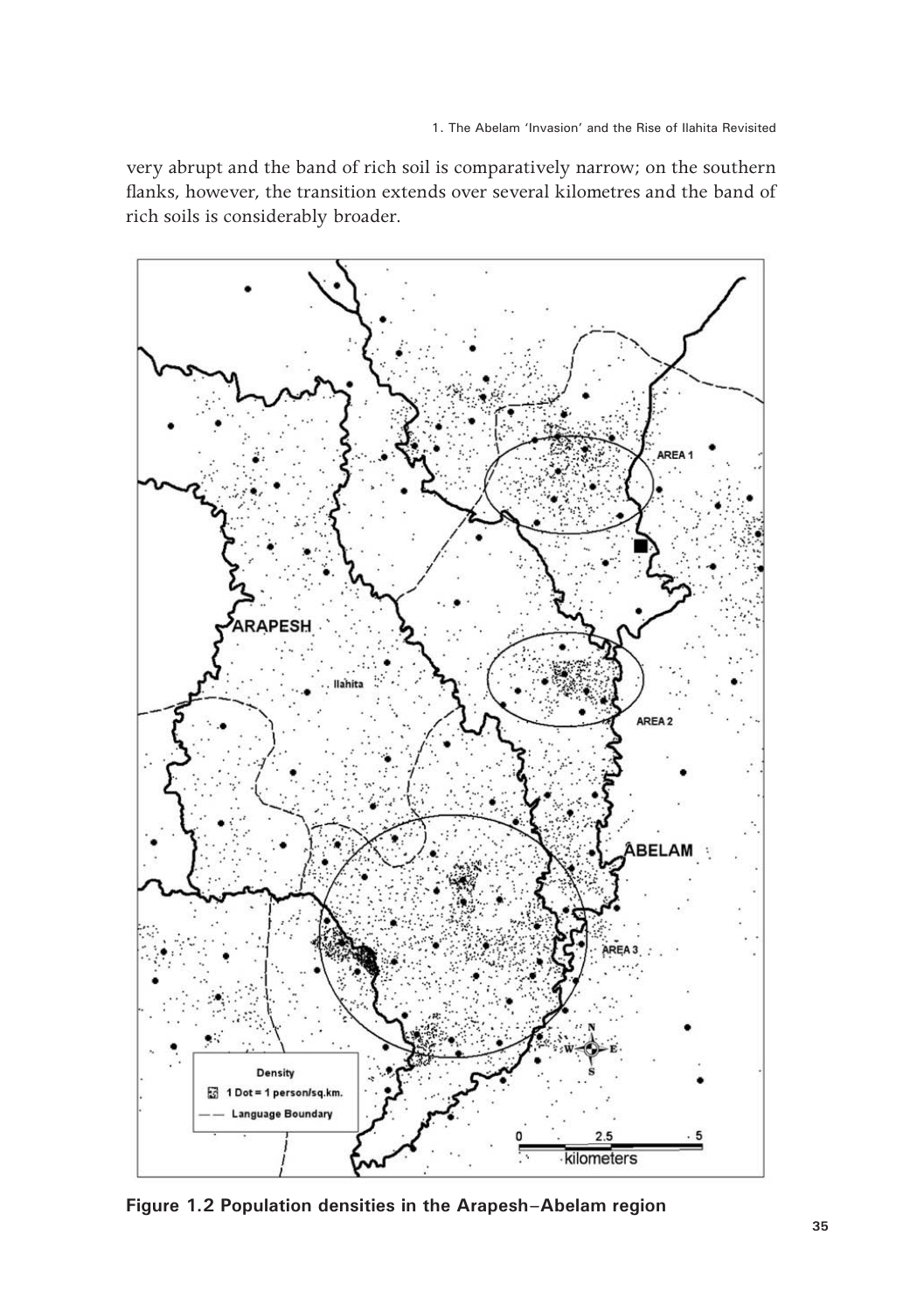Echoes of the Tambaran

The consequence of this geomorphology can be seen in the top right-hand quadrant of Figure 1.2, which plots the distribution of population in the Arapesh–Abelam region shown in Figure 1.1. The band of higher population running diagonally across this quadrant from upper left to lower right marks the region where the mountains to the north flatten out towards the lower foothills and plains to the south. Within this band, the area of especially high population density marked as Area 1 nicely illustrates the link between geomorphology and density (Figure 1.3). Villages in the high foothills and mountains (for example, Nungalimb, Maputma, Sahali), where slopes are steep, support comparatively low population densities (9–39 people/sq km). Villages in the low foothills removed from the mountains (for example, Apangai, Bongiora, Yamelikum, Neligum and Cheragum) have similar to somewhat higher densities (10–60 people/sq km). The highest densities, however—between 87 and 124 people/sq km—are found in several of the villages located right at the immediate base of the mountains (for example, Kuminibus, Kukwal, Gwoingwoin and Wamsak), where the mountain slopes break sharply into the lower foothills depositing rich loads of sediment.

What this suggests is that Abelam populations in the southern foothills of the coastal mountains are dense, first and foremost, because they happen to inhabit a band of rich environmental resources. There is no reason, in other words, to evoke some massed immigration in the past to account for their density; they would be just as high if a sparse aboriginal population had a couple of centuries or so to increase through natural growth alone.

The same line of argument can be applied to the high densities of the Wosera region, which Tuzin saw as critical to explaining Ilahita's size. Here, though, the ecological advantage derived from the three major rivers: the Amuk, Screw and Nanu, the largest in the entire region between Yangoru and Dreikikir. The lower quadrants of Figure 1.2 show the distribution of population density in relation to the Abelam–Arapesh border (dotted lines; cf. Figure 1.1). The first thing to note from Figure 1.2 is that the distribution of population does not fit well with a hypothesis that the Abelam were 'bulldozing' Torricelli speakers northwards. If this were the case, we should expect the highest densities to lie along the Abelam–Arapesh border, where the 'bulldozing' was actually taking place. In fact, they lie from 2 to 7 km south of it. What Figure 1.2 suggests instead is that the high densities in the Wosera are related to its ecology. As can be seen, the core of the Wosera—demarcated in Figure 1.2 as Area 3—lies where the Amuk, Nanuk and Screw rivers converge. Tumbling from their headwaters in the Torricelli Mountains, these waterways course through the foothills along incised channels, and then debouch into the Wosera core. At this point, their gradients become shallower and their banks lower, allowing large sediment loads to be deposited over substantial areas, especially during wet-season flooding, to produce rich alluvial soils and significant stretches of productive wetland. Not surprisingly, the Maprik Agricultural Surveys of the 1960s found these to be the most agriculturally productive soils in the entire survey area (TPNG 1965).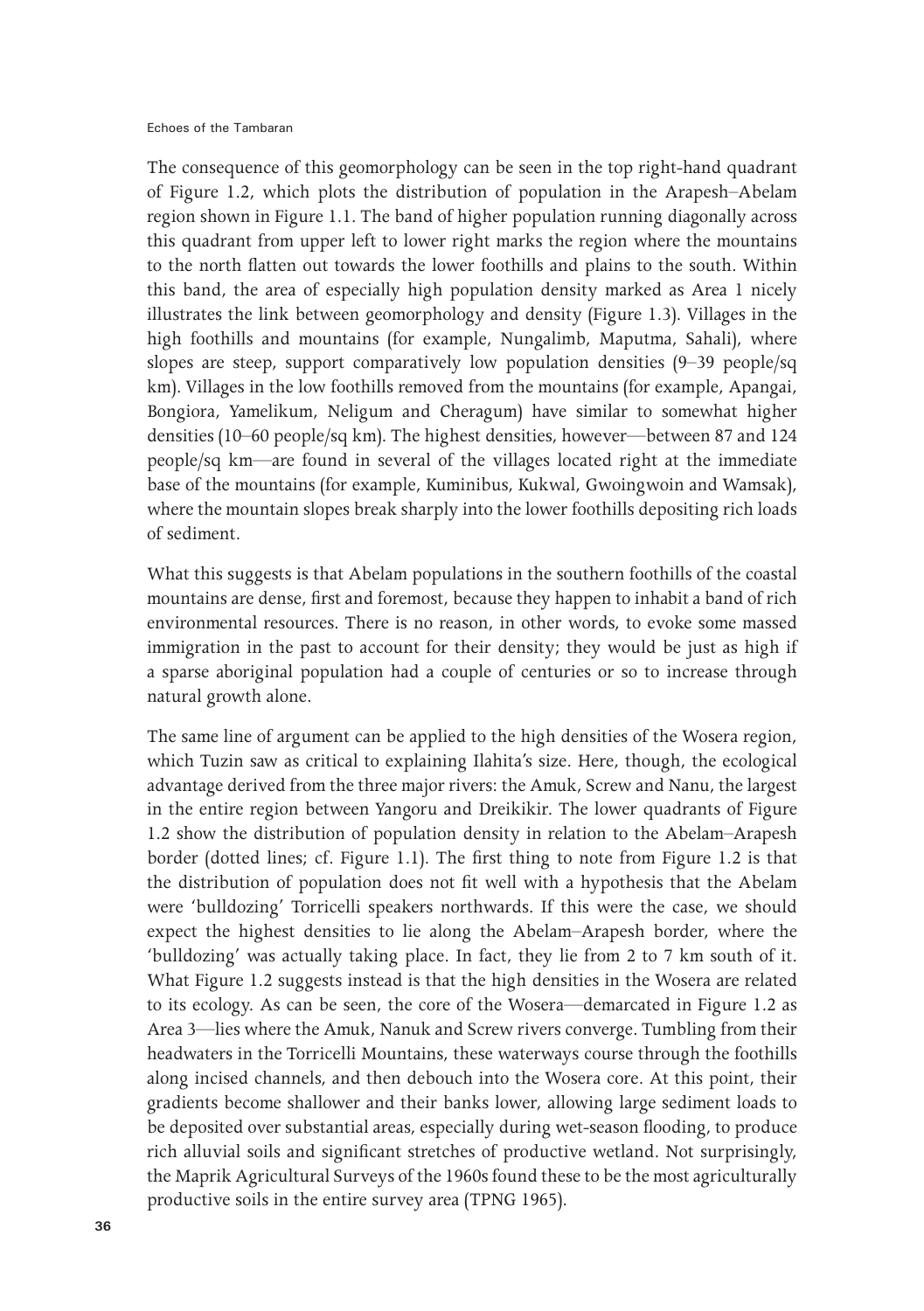

1. The Abelam 'Invasion' and the Rise of Ilahita Revisited

# Figure 1.3 Foothill contours in Area 1 **Figure 1.3 Foothill contours in Area 1**

Note: Figures in parentheses are village densities as people/sq km.

Note: Figures in parentheses are village densities as people/sq km.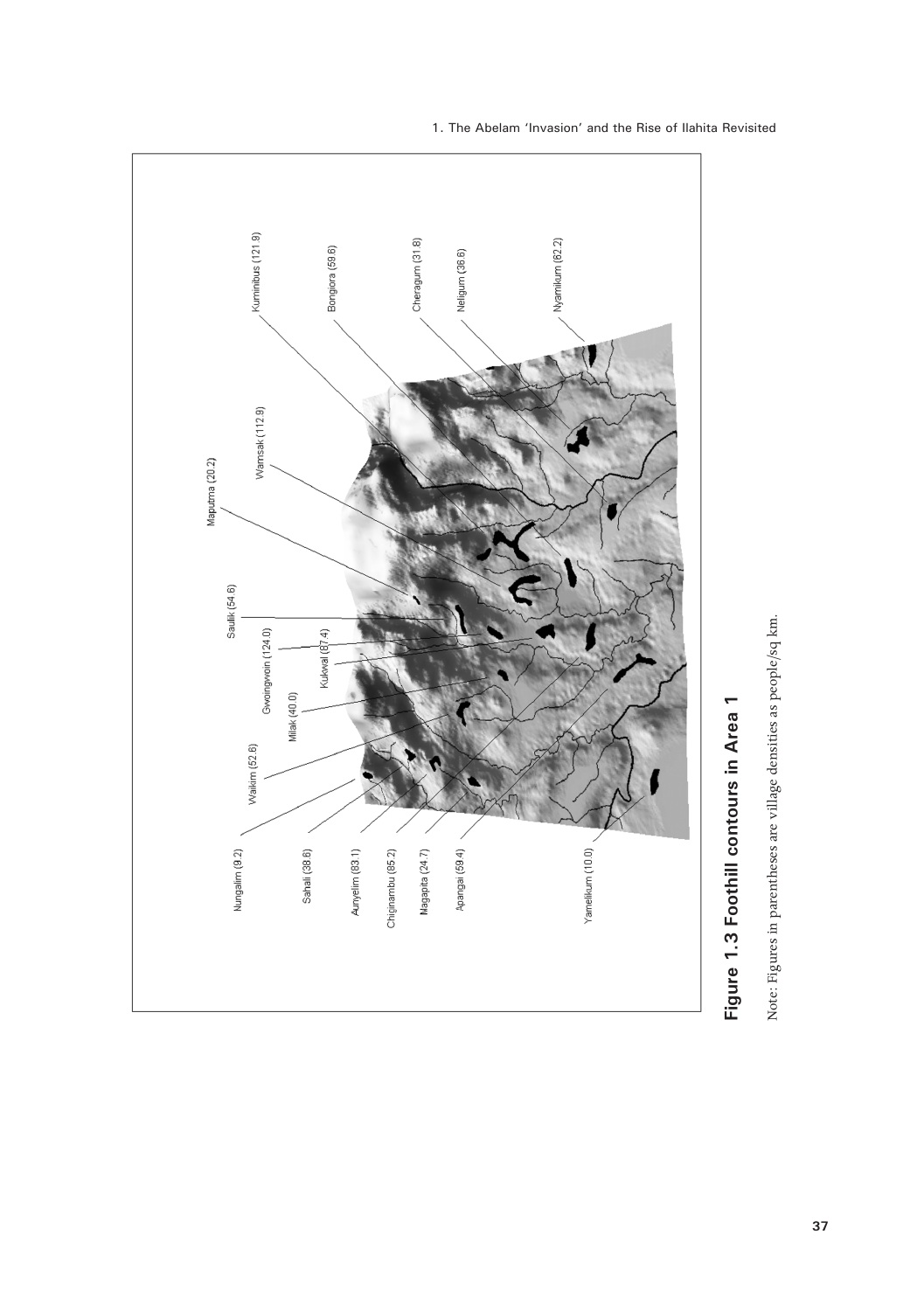Areas of exceptionally high density on Figure 1.2 are possibly artefactual, but they occur where local ecological peculiarities would lead us to expect them: where river gradients change suddenly or where wetlands occur that can be exploited with high-yield yam varieties. Area 2, for example, marks a set of villages located at the base of the foothills where the Ninab and Screw rivers join before immediately debouching onto flatter land. The arc of higher density population running from approximately 12 to 3 o'clock in Area 3 represents several villages that overlook an extensive area of wetland to their east. The exceptionally high-density area at 9 o'clock in Area 3—the Stapigum–Gulakim– Sarakim region—is at the base of the low foothills and overlooks an expanse of wetland to its south. And the area of higher density at 7 o'clock borders the same wetlands.

## **Rethinking the Growth of Ilahita Village**

Where does all of this leave the question that motivated *The Ilahita Arapesh*? If, as I am suggesting, there was no Abelam 'invasion', if ecology rather than migration accounts for the distribution of population in this region, and if the growth of Ilahita village had little to do with the historical contingencies of immigration and emigration then what does explain the variations we observe in the size of Abelam and Arapesh villages, and in particular the inordinate size of Ilahita? To address these questions, we need first to consider a more fundamental question. What *is* a village? This issue has largely been overlooked in anthropology; the fact that humans create spheres of sociality tends to be taken as a given, as self-evident, when in fact it needs to be explained. It is here, I believe, that the real value of *The Ilahita Arapesh* lies. Whatever the merits of his migrational hypothesis for the rise of villages in this region, Tuzin's crucial insight was to link warfare to the development of *social groups*. Specifically, he cast these villages as defensive responses to particularly intense warfare. Now, his particular interests were the communities of the Abelam–Arapesh border region. But it is possible radically to generalise his proposition. At contact, warfare was endemic throughout the Sepik. Consequently, it is but a small step to suggest that defensive responses to war were responsible for the formation not just of especially *large* villages, but of *villages everywhere* in New Guinea.

As I have argued elsewhere at much greater length (Roscoe 1996, 2009), the formation and reproduction of Sepik villages were motivated primarily by defensive concerns with the threat posed by surprise attacks. According to Tuzin, this was the case for Ilahita Arapesh villages, and in the case of Ilahita village itself defence was the *only* occasion when its members 'unanimously convened' (Tuzin 1976:56, 59). Likewise among the Abelam: 'strong forces work towards village cohesion…In pre-contact times there was the mutual need to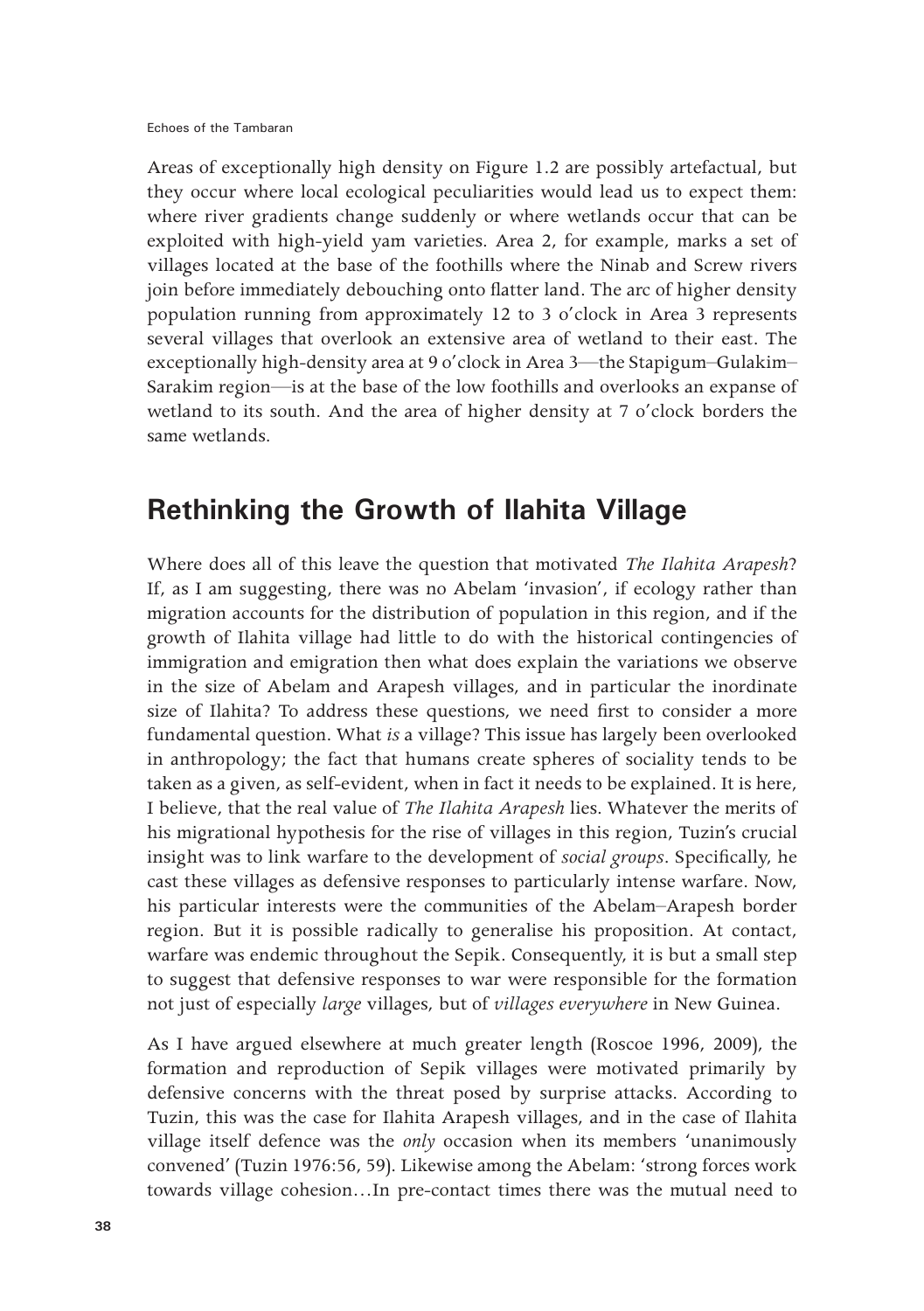defend the village against aggression and even now the village lands have to be defended against rival claims in the [law] courts' (Lea 1964:48). The Abelam village, according to Forge (1990:162) was 'a defensive but not necessarily an offensive unit'. 'Western Abelam villages are clear-cut political units with boundaries defended by all the villagers' (Scaglion 1976:82).

This role of village groups as defensive units was not limited to the Abelam– Arapesh region but was found throughout the Sepik. Among the Yangoru Boiken (Roscoe 1996, 2009), the village was a mutual defence unit against the threat of attack at night. Likewise among the Iwam of the Upper Sepik, 'the main function of the village as a whole is defense against an attack from outside' (Rehburg 1974:221). According to Harrison (1993:6), the component descent groups of Middle Sepik River villages could, and often did, act quite independently of one another in launching war, but 'a village acted as a unit only for defence'. For the Anggor, 'the ultimate manifestation of village solidarity is encountered in warfare, when co-villagers stand together to defend their community against violence and destruction' (Huber 1974:214). Villages were the important defensive units in other parts of New Guinea as well, but in many places different kinds of units emerged that constituted the security group. In the Central Highlands, the clan (and in a couple of places perhaps also the 'tribe') appears to have been the defensive organisation; in south-west New Guinea, it was sometimes the men's-house group; and in yet other areas it was a longhouse or hilltop hamlet (Roscoe 2009:80–8).

The threat of attack not only motivated the formation of villages as mutual defence units, it also exerted pressures to enhance their military strength by increasing their size. The physical properties of space and time coupled with particular subsistence and topographic circumstances, however, exerted countervailing tendencies that differentially constrained the compass of village boundaries. And in these circumstances lie the explanation for the varying sizes of villages in the Abelam–Arapesh region and elsewhere. For a mutual-defence group to function, its members must live sufficiently closely together to be able to render one another effective military aid in the event of an attack. There is little point in forging defensive relationships with people who live so far distant that, by the time they arrive to render military aid, the attack is over and done with. One factor affecting how many people can live in close enough proximity to render mutual military aid is population density. The more people that subsistence productivity can support per unit area of land, the more people can live sufficiently closely together to provide effective military support. As noted already, population densities in the Abelam–Arapesh region were among the highest in New Guinea, providing a ready explanation for the large mean village sizes that Tuzin remarked upon and attempted to explain. My best estimate of contact-era density in the environs of Ilahita Village, for instance, is about 44.2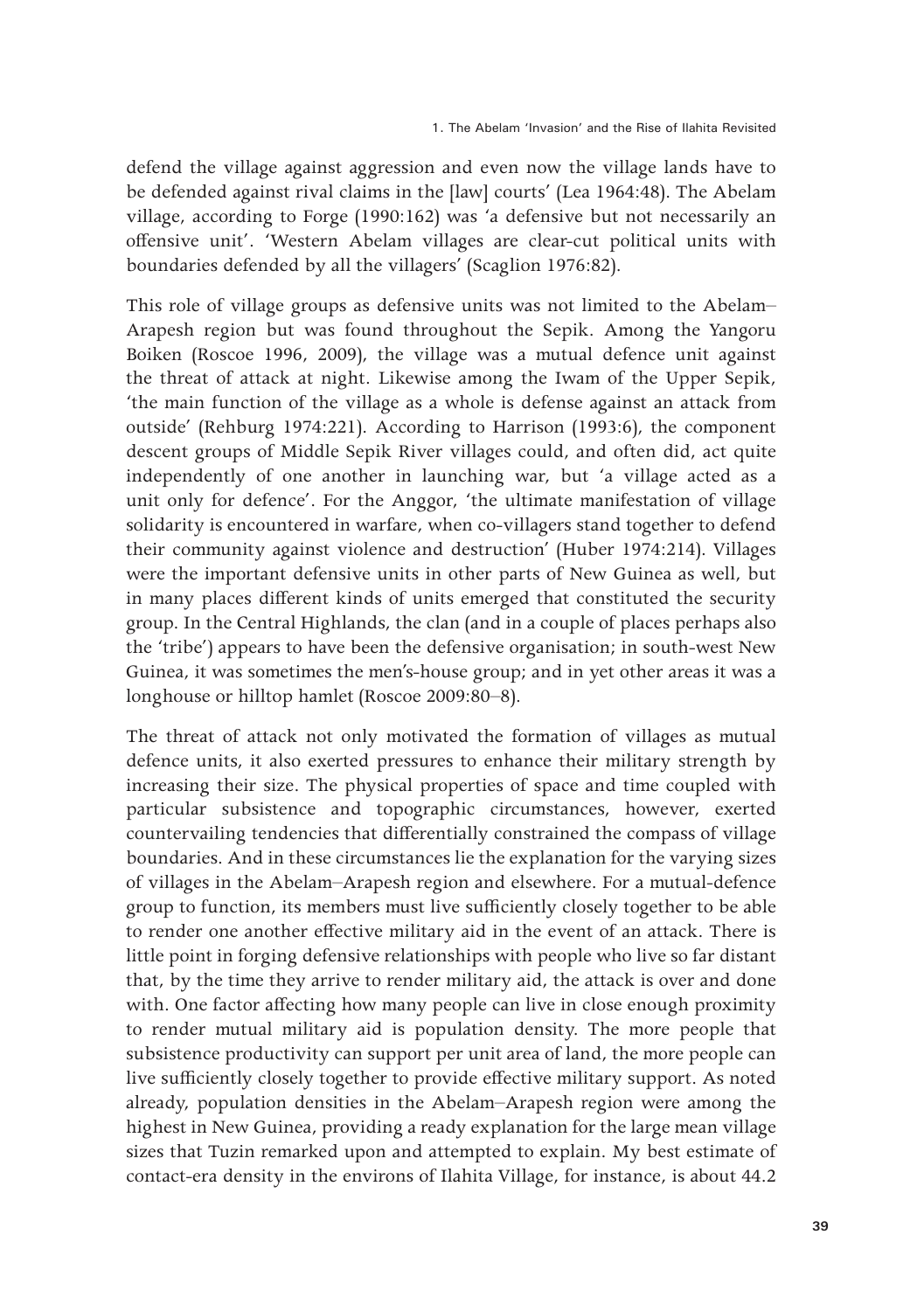people/sq km. Density in the Stapigum region—one of densest in the North Wosera—was about 89.6 people/sq km. These figures are far above those for most of the Sepik beyond Maprik.

In foothill regions such as those of the Abelam–Arapesh area, however, topography is a second determinant of village size—one that is especially important in imposing variability about the general mean. In rugged terrain, dwellings located on the same ridge complex are better able to render one another military aid than settlements located equally closely together but separated by deep valleys that impede a speedy response. Ilahita vividly demonstrates the point. Ilahita's topography differed significantly from that of its smaller neighbours, and Tuzin himself pointed out the implications:

In addition to its unusually large size, Ilahita is also somewhat atypical in its physical configuration. Most villages in the region are, following the north–south grain of the foothills, arranged linearly with hamlets strung out end-to-end for the entire length of the village. Other villages are formed on horseshoe-shaped ridges or are divided between parallel ridges. Ilahita, on the contrary is sprawled over a star-shaped system of ridges, with the several wards radiating out from a central hub. The effect of this is that…the village can grow large and *yet remain relatively self-contained geographically*. (Tuzin 1976:87, emphasis added)

Ilahita was so large, I suggest, not because of intense, migration-induced warfare but because of the defensive implications of this topographic peculiarity. With the exception of three outlier hamlets, the contact-era village occupied some 4.5 km of a single, continuous ridge-top complex. Were this population strung out along a linear ridge, it would be far too elongated to constitute a discrete sphere of mutual defensive interest; only about 40 per cent of the inhabitants would live within 1 km of its geographical centre. Ilahita's unusual star-shaped topography, however, concertinaed this length in such a way that about 80 per cent of the population lived within 1 km of its geographical centre, along ridgetop paths (Tuzin 1976:57, 91). With so many warriors able to live so closely together, Ilahita was able to grow to an enormous size while still retaining its defensive *raison d'être*.

## **Conclusion**

*The Ilahita Arapesh: Dimensions of Unity* amply demonstrated the elegance of Don Tuzin's thought; it foreshadowed the influence his work would have within and beyond Sepik anthropology; and it is a bitter reminder of what we have lost with his passing. More than 30 years later, I continue to return to this volume, not just in admiration of the breadth and depth of its propositions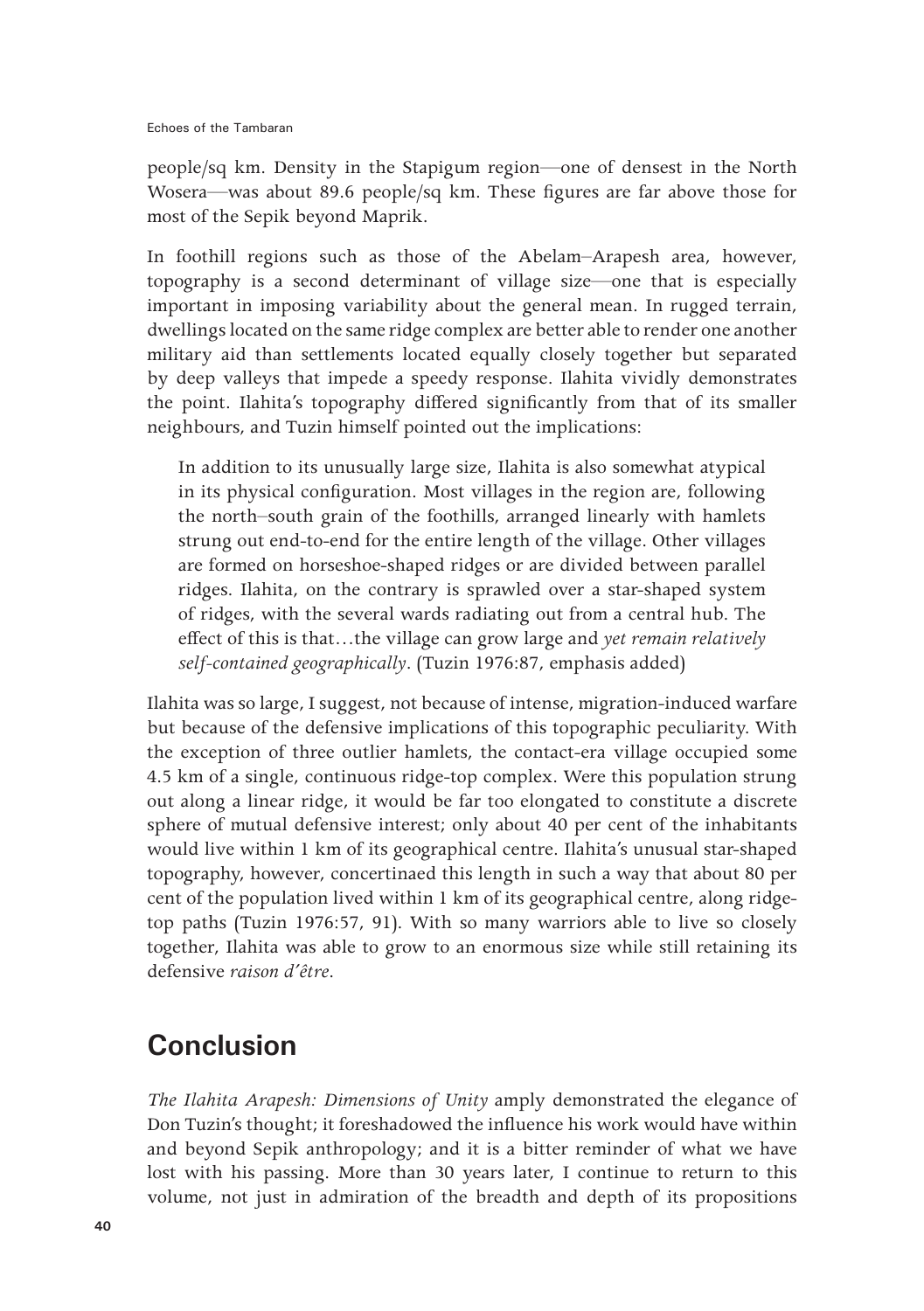and insights but also to assess and retest what is perhaps the most remarkable sociological work that Melanesian anthropology has ever produced. In this chapter, I have tried to show that the first component of the book's argument the explanation for Ilahita's emergence—is difficult to sustain. Rather than the emergent product of historical contingency, Ilahita more likely arose from natural population growth in favourable ecological conditions, its atypical size reflecting the military implications of its unusual topography.

Rather than diminishing the value of *The Ilahita Arapesh*, however, my intent has been to elevate it. The main body of Tuzin's volume was devoted not to Ilahita's rise but to an exquisitely delicate dissection of the strategies that Ilahitans had developed to cope with the rivalries and conflicts engendered by life in such a gigantic conglomerate. Tuzin's presentation of Ilahita as the product of historical contingency had the effect of limiting the applicability of this analysis; it implied that these coping strategies were associated with a social entity that, if not unique, was at least highly unusual. If, in contrast, and as I contend in this chapter, Ilahita represented but one tail in a distribution of social units in the Sepik, different in degree from other village groups but not in kind, *The Ilahita Arapesh* becomes a trenchant analysis not of one unusual Sepik village but of them all. The dual organisation that accommodated Ilahita's putative growth by progressive structural subdivision and ritual integration—a system of mechanical solidarity that contrived interdependency among the parts of the community while simultaneously dissipating the hostilities between individuals and subgroups that otherwise might destroy the village—was one that we should look for in many other communities in the Sepik, if not perhaps in all small-scale societies (Roscoe 2009:89–101).

### **References**

- Bourdieu, Pierre 1977. *Outline of A Theory of Practice*. R. Nice (trans.). Cambridge: Cambridge University Press.
- Evens, T. M. S. 1977. The Predication of the Individual in Anthropological Interactionism. *American Anthropologist* 79:579–97.
- Forge, Anthony 1965. Art and Environment in the Sepik. *Proceedings of the Royal Anthropological Institute of Great Britain and Ireland* 1965:23–31.
- Forge, Anthony 1990. The Power of Culture and the Culture of Power. In Nancy Lutkehaus, Christian Kaufmann, William E. Mitchell, Douglas Newton, Lita Osmundsen and Meinhard Schuster (eds), *Sepik Heritage: Tradition and Change in Papua New Guinea*, pp. 160–70. Durham, NC: Carolina Academic Press.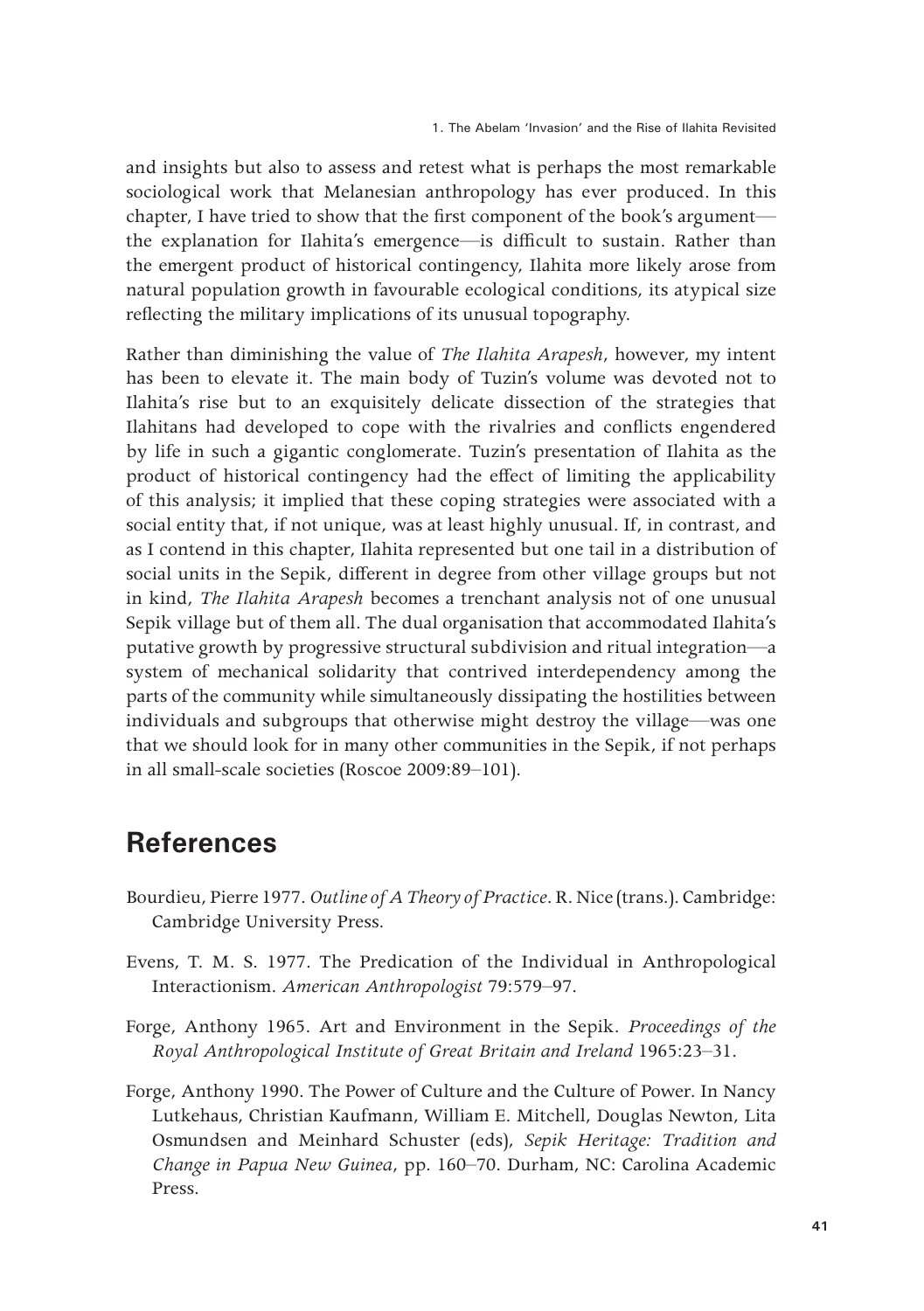- Giddens, Anthony 1984. *The Constitution of Society.* Berkeley and Los Angeles: University of California Press.
- Haantjens, H. A., J. A. Mabbutt and R. Pullen 1965. Anthropogenic Grasslands in the Sepik Plains, New Guinea. *Pacific Viewpoint* 6:215–20.
- Harrison, Simon 1993. *The Mask of War: Violence, Ritual and the Self in Melanesia*. Manchester: Manchester University Press.
- Huber, Peter Birkett 1974. Identity and Exchange: Kinship and Social Order Among the Anggor of New Guinea. Unpublished PhD Dissertation, Duke University, Raleigh, NC.
- Laycock, D. C. 1965. *The Ndu Language Family (Sepik District, New Guinea)*. Pacific Linguistics, Series C, No. 1. Canberra: The Australian National University.
- Lea, David A. M. 1964. Abelam Land and Sustenance: Swidden Horticulture in an Area of High Population Density, Maprik, New Guinea. Unpublished PhD Dissertation, The Australian National University, Canberra.
- Ortner, Sherry 1984. Theory in Anthropology Since the Sixties. *Comparative Studies in Society and History* 26:126–66.
- Rehburg, Judith 1974. Social Structure of the Sepik Iwam. In R. Daniel Shaw (ed.) *Kinship Studies in Papua New Guinea*, pp. 211–22. Ukarumpa, PNG: Summer Institute of Linguistics.
- Roscoe, Paul B. 1989. The Flight from the Fen: The Prehistoric Migrations of the Boiken of the East Sepik Province, Papua New Guinea. *Oceania* 60:139–54.
- Roscoe, Paul B. 1994. Who Are the Ndu? Ecology, Migration, and Linguistic and Cultural Change in the Sepik Basin. In Andrew J. Strathern and Gabriele Stürzenhofecker (eds) *Migration and Transformations: Regional Perspectives on New Guinea*, pp. 49–84. Pittsburgh: University of Pittsburgh Press.
- Roscoe, Paul B. 1996. War and Society in Sepik New Guinea. *Journal of the Royal Anthropological Institute* (NS)2:645–66.
- Roscoe, Paul B. 2005. Foraging, Ethnographic Analogy, and Papuan Pasts: Contemporary Models for the Sepik-Ramu Past. In Andrew Pawley, Robert Attenborough, Jack Golson and Robin Hide (eds) *Papuan Pasts: Cultural, Linguistic and Biological Histories of Papuan-Speaking Peoples*, pp. 555–84. Canberra: Research School of Pacific and Asian Studies, Pacific Linguistics, Australian National University.